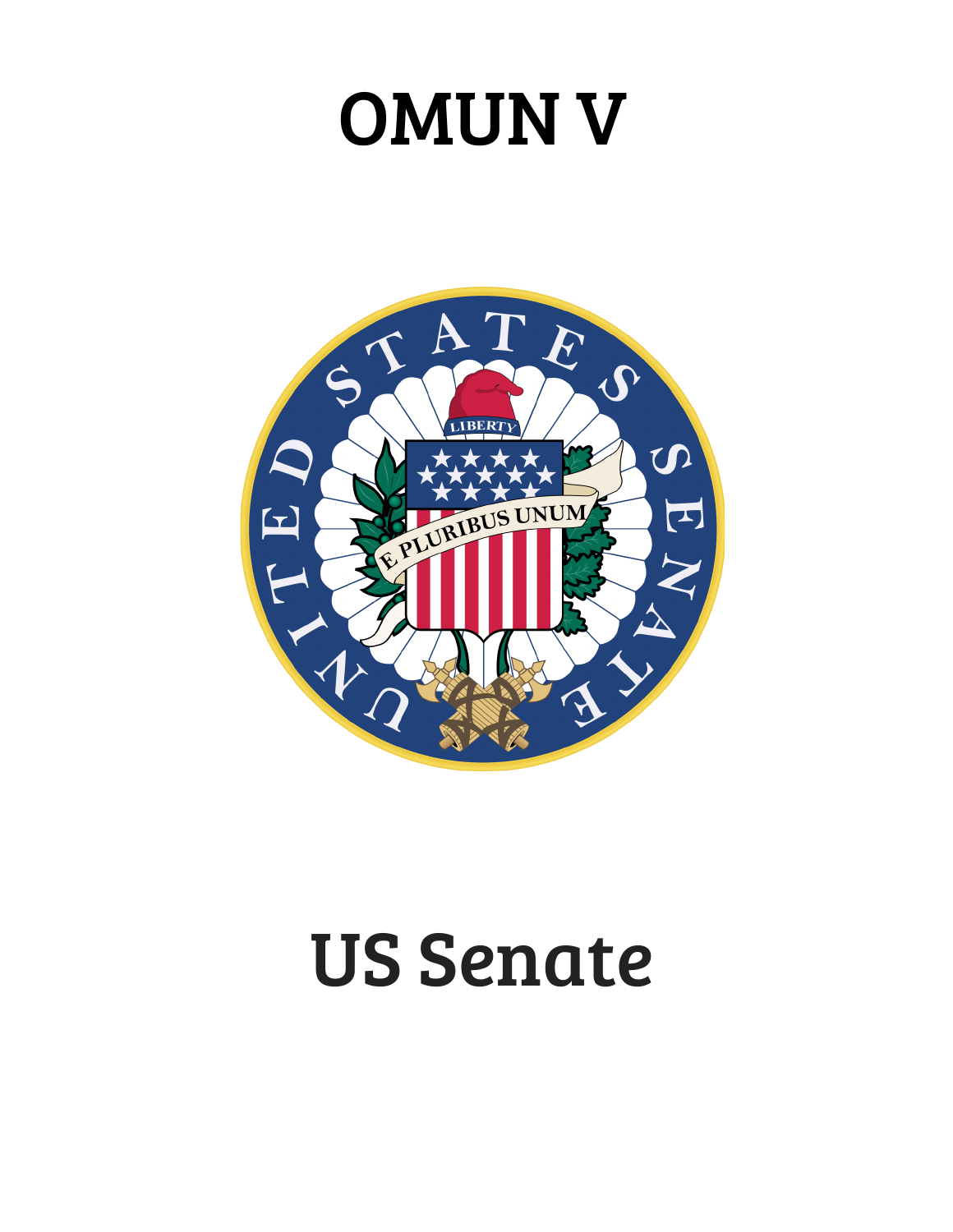

Delegates,

Welcome to the United States Reform Committee at OMUN V.

My name is Kene Ochuba and I will be the head chair for this committee. I am a grade 11 student at Upper Canada College (UCC) and I have been doing Model United Nations since 2018. I attended OMUN III in 2018 and I had a great experience at the conference. Last year I was fortunate enough to be a vice chair in the INTERPOL committee at OMUN IV. Most recently I have attended the SSUNS Conference at McGill University and Harvard Model United Nations. I am also club president of the DECA club at UCC, where I compete in the marketing event. I play trumpet and many sports including rugby, basketball and volleyball. I am very interested in computer science and programing, as I have knowledge mainly on website development programs such as HTML and CSS, as well as Java as I have learned to program games.

My co-chair is Eugene Ye, a fellow grade 11 student at UCC. He is quite a big music guy, who has played locally, nationally and internationally on the Cello. He enjoys listening to classical music from all different kinds of artists. He also founded the Musicians Without Borders Club at UCC and enjoys participating in other clubs such as Math Society.

This year you'll have the opportunity to discuss two topics including immigration and climate change. The latter is especially pertinent as we have seen the impacts of climate change in recent years and climate change marches have occurred such as the one recently in Queen's Park.

Preparing for the conference I suggest that you use the background guide as a starting point for your research and that you expand your knowledge firstly by looking at the further reading links. You should then conduct more external research where you look into other sites for more research. As well, try to gain a scope of the senator you are representing and the stance they represent for their respective state. As you enter into OMUN V I hope that you will come in with an open mind, to learn and debate with others whether you are a veteran delegate or if this is your first committee. If you are a first time delegate, my advice would be to enter the conference with a good base of knowledge on the US Senate and a well written position paper that can guide you throughout the conference; if you have any questions on the conference or Model United Nations feel free to email us with the email below and we would be happy to give you suggestions.

Kene Ochuba Head Chair

Email: senate@omun.ca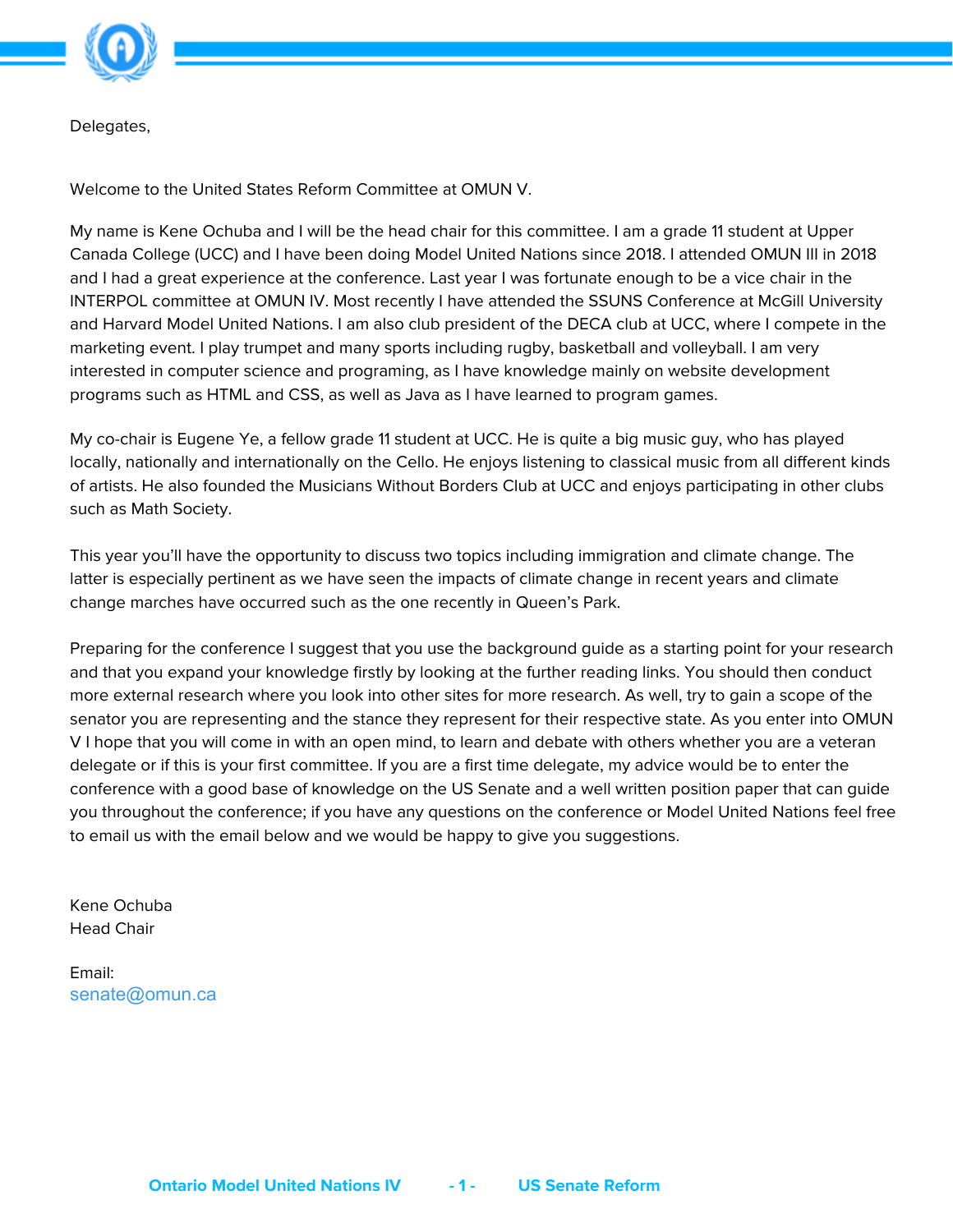

Topic 1: Immigration

The United States Senate is one of the two houses of the legislature (Congress) of the United States, established in 1789 under the Constitution. They congregate and meet to discuss many issues regarding the USA. The idea of the United States Senate was brought to life by the Founding Fathers in order to counterbalance the power of the House of Representatives. Each state is equally represented in the Senate regardless of size, and since the Seventeenth Amendment, are elected directly by the voters of each state. They are responsible for all of the lawmaking in the US and as stated in the Constitution vote on treaties in order for them to be ratified. Many regard the USA as a beacon of hope or a place where people can come to live the American Dream, which is regarded as a dream where people can get a fresh start. The American Immigration system has evolved over the years and acts as a way for the US. to regulate people entering their country. The main way for immigrants to enter the USA are through visas, which are permits that allow a person to travel, enter and remain in the US. They do not guarantee entry into the US, but do indicate that the individual is eligible to enter the country. Immigrants seeking to become permanent residents must first apply for a green card. Once a green card is obtained, these residents can apply for citizenship after a five year period where they do not commit a crime. Recently, the United States has granted about 1 million green cards per annum. About half end up in the hands of immigrants already in the country, such as students and temporary workers and the rest for applicants that are outside of the United States. The majority of visas require sponsorship through a family member or an employer.



## **Top Countries of Birth for Green-Card Recipients Average for Fiscal Years 2013-17**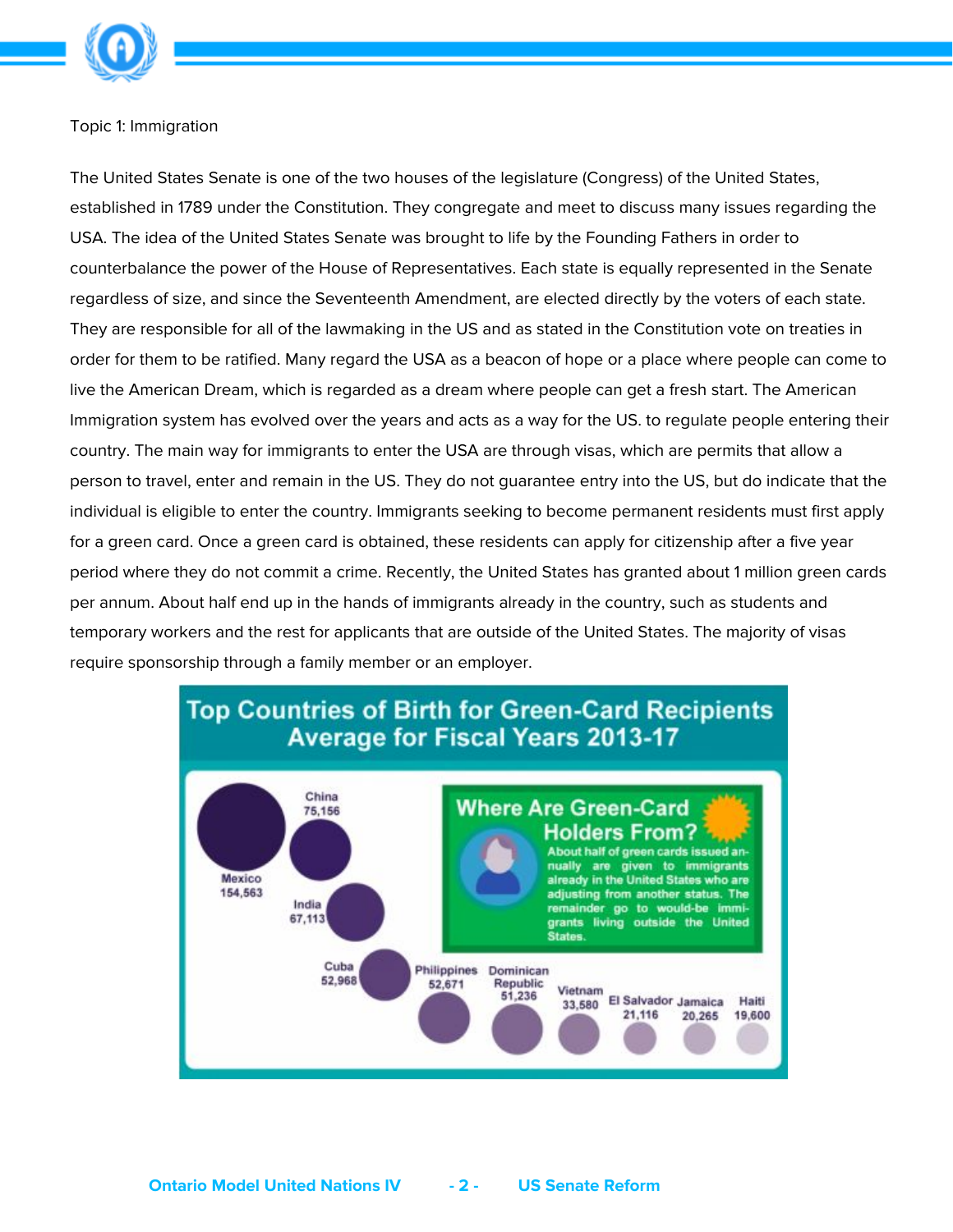

## Immigration History

Immigration is believed to have come in three waves: The Great European Wave (1880-1930), Retrenchment (1930-1970) and Rebound (1970-2010). The core of law for immigration is the Immigration and Naturalization Act (INA), which was enacted in 1952 to regulate immigration policies to reduce discrimination based on race and other factors. The Act has been amended multiple times, with one amendment in 1965 that got rid of the practice of quotas for certain nations. The 1980 Refugee Act laid down terms for refugees and the REAL ID Act of 2005 bolstered the restrictions on applications for asylum in the USA. The Immigration Act of 1990, established that no country could receive more than 7 percent of the employment and family sponsored visas per year. The Illegal Immigration Reform and Immigrant Resonsibility act of 1996 drastically changed the INA as it added consequences for undocumented immigrans who commit crimes, enhanced the definition of an aggravated felony and set down guidlines that allowed for deportaition of criminal immigrants. The Comprehensive Reform Act of 2007 is a bill that combined border security with workplace enforcement measures in order to legalize 12 million unauthorized immigrants. The bill was supported by President Bush, however it did not pass due to Republican disapproval. This is an example of an act that would have increased immigration into the US, and allowed for an easier process for immigrants.

## Governmental Bodies for Immigration

**Department of Homeland Security (DHS):** The DHS is a cabinet department that looks after the federal agencies that secure the US from the many threats they face.

**Immigration and Customs Enforcement (ICE):** ICE is a newly founded federal agency that works under the Department of Homeland Security. The agency carries out immigration enforcement in the interior of the United States. ICE was founded after 9/11 and contains four sub-agencies that carry out three main tasks: immigration enforcement, investigation of illegal movement of people and goods and the prevention of terrorism.

**Custom and Border Protection:** Customs and Border Protection is in charge of stopping unauthorized persons and harmful or illegal goods from entering into the US. They act as a middle man for trade and enforce custom regulations. The job for border patrol is generally unsought after as they face harsh conditions, low funding and resources, as well as standard benefits.

**United States Citizenship and Immigration Services (USCIS):** The USCIS is an agency that is responsible for sorting through and caching immigraiton and naturalization applications and setting policies for immigraiton services. They safeguard national security and eliminate immigration case backlogs.

**Executive Office for Immigration Review:** This office is responsible for acting as judges and a reviewal committee for immigration cases. They also are the parent organization of the Board of Immigration Appeals that reviews resolutions and arrests from multiple imigration agencies and delivers the final decision on cases.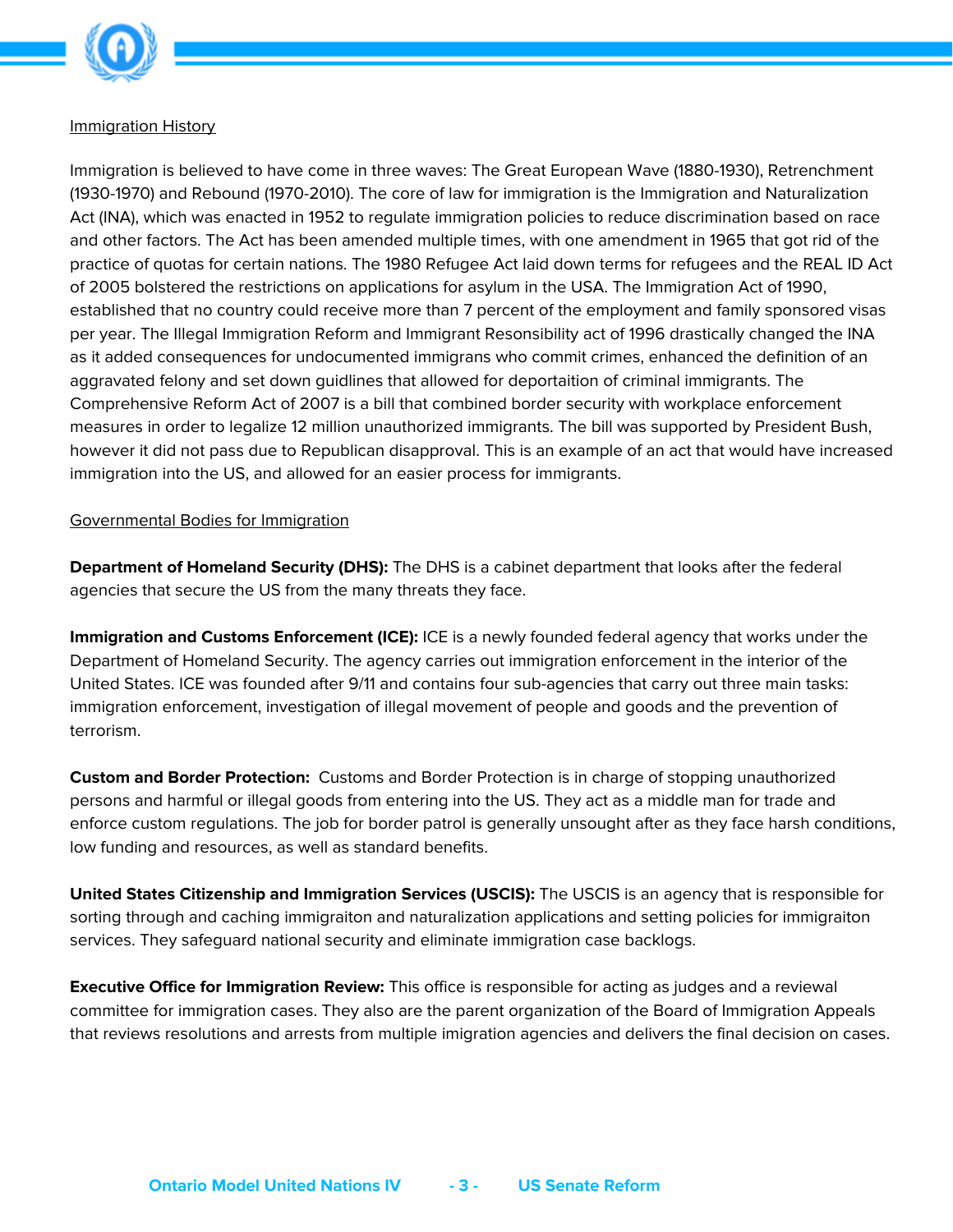

## Immigration Issues

The United States immigrants are seen in more of a negative light and with recent moves by Donald Trump have been outright banned in some instances and from certain countries. The main problem we have seen with immigrants is that they have a higher propensity to commit crimes. As well, due to the integration system they are more likely to work in low-wage and low-status job sectors. The policies that Trump has strived for and has implemented give more power to federal immigrant agents. This includes an upgrade of the fast-track deportation process to a new system where ICE agents can question, arrest, detain and deport undocumented immigrants, with less than two years of residence anywhere in the country. Another issue that has arised are sanctuary cities, which have brought alonga battle between the federal government and local governments. Sanctuary cities have limited cooperation with the federal government to circumvent immigration law and shield its citizens from these laws.



Libby Schaaf, the mayor of Oakland CA in 2018 warned the Oakland general public of ongoing immigration operations, that recognized the potential dangers to members of the community. She provided hotlines to immigrant resources and sent out helpful materials on how to deal with ICE agents. She received a great deal of criticism from the ICE and Republican lawmakers, as it makes their jobs harder and endangers federal agents and the public. More discrepancy between state and federal governments continued as the speaker of the Florida House of Representatives scorned Congress for not being able to ban sanctuary cities. One of the main problems is partisanship regarding immigration as each state is different and in Virginia for example they introduced House Bill 1257 that would restrict local governments from passing sanctuary city policies and would ensure that local governments cooperate with federal agents and the federal law. The federal government has not taken a unified stance on immigration in the United States and needs to find one in order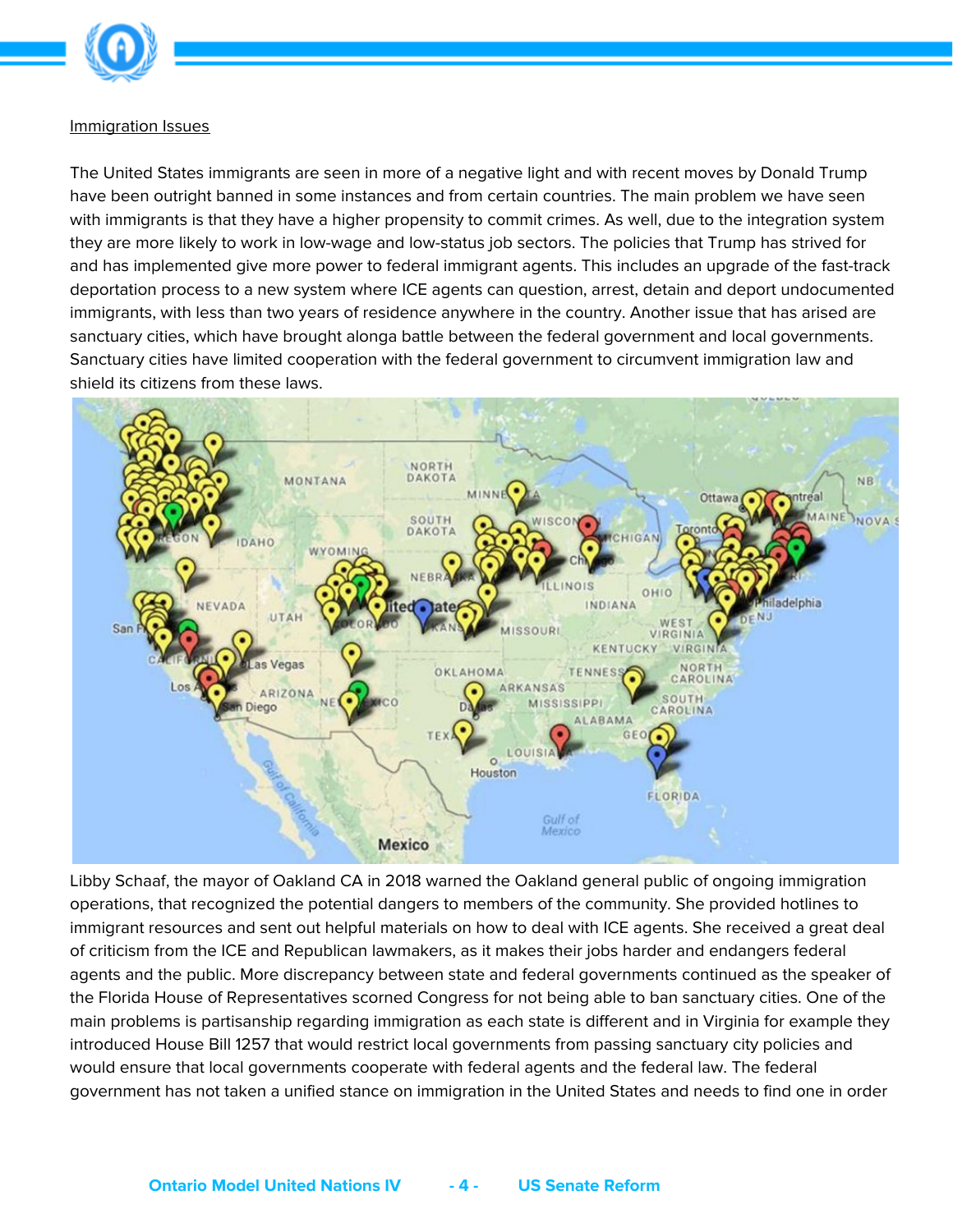

to properly regulate immigration in the United States. As well, there has been inactivity on the legislative front, as no concrete laws have been put into place to combat sanctuary cities. Overall there must be cooperation between state and federal governments to find a policy that works for all.

## Questions to Consider

- 1. Should sanctuary cities be outright banned, and should more power be given to federal agencies regarding immigration matters?
- 2. How can the United States ensure their are less undocumented immigrants in the country and that their processes are more streamlined?
- 3. Should immigration policies be left for the state governments to resolve, or should federalism, a partnership of parity between multiple levels of government, remain?
- 4. What possible threats are posed from allowing people to work, live and enter the United States without proper documentation to the citizens of the United States?

## Further Reading

<https://www.usa.gov/immigration-and-citizenship>

<https://www.ice.gov/>

<https://www.nytimes.com/2020/03/05/us/ICE-BORTAC-sanctuary-cities.html>

<https://www.americanimmigrationcouncil.org/research/how-united-states-immigration-system-works>

<https://www.pewresearch.org/fact-tank/2019/06/17/key-findings-about-u-s-immigrants/>

<https://www.cfr.org/backgrounder/us-immigration-debate-0>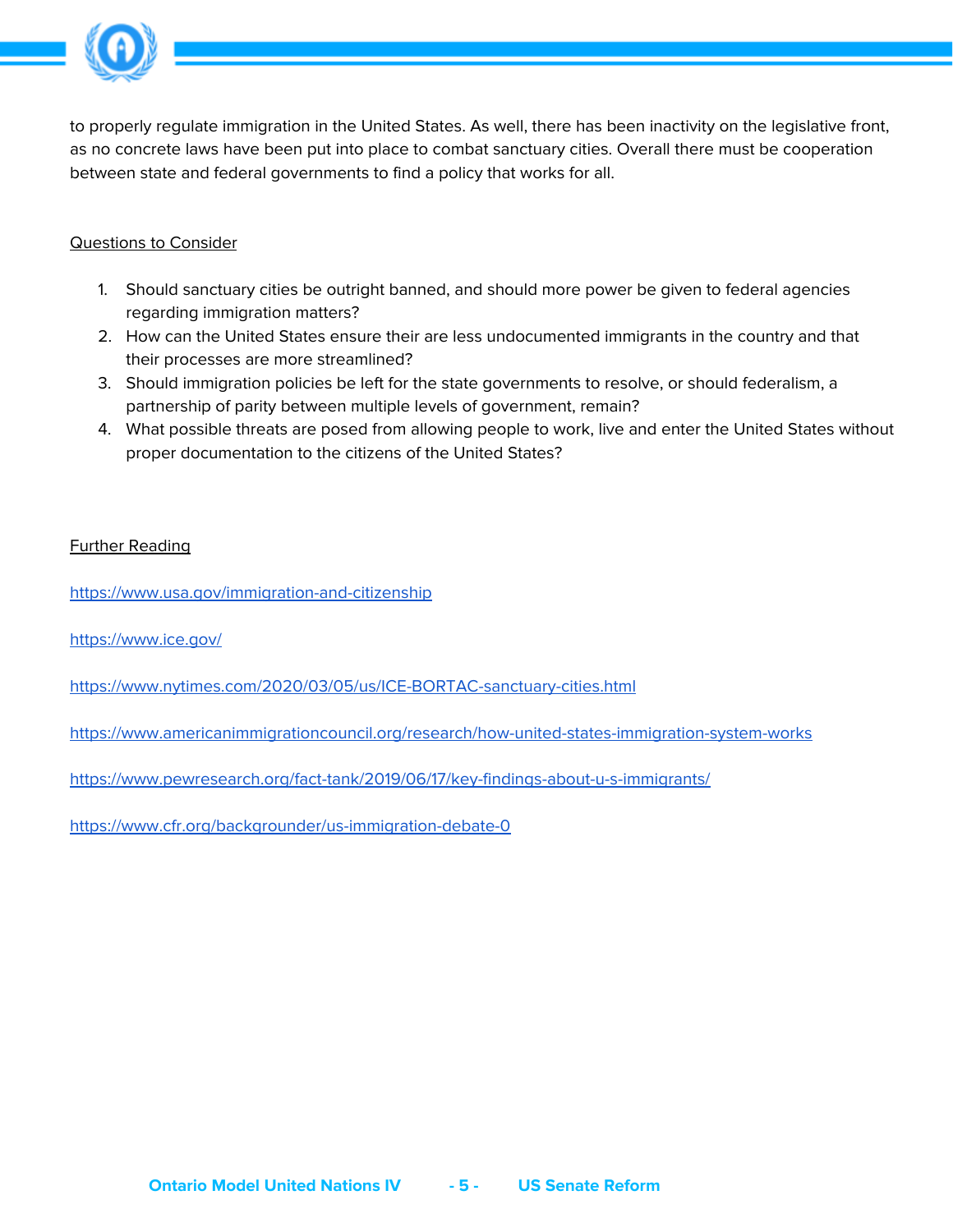

Topic 2: Climate Change

Energy in the United States. as in many other countries, is vital to the economy and to national security. American Political conversation about energy has been restricted to tax breaks for increased production, access to public lands. These are essential conversations, however, do not look to tackle the immense challenge of climate change in the United States. Most of the warming on earth has occurred within the past 35 years, with the five warmest years taking place since 2010. Some of the negative effects of climate change could include longer periods of drought, famines in certain areas, more frequent wildfires and an increase in the intensity of tropical storms.



## Observed U.S. Temperature Change

## Labour Market

The labour market will be especially affected in order to decrease the United States' effect on climate change. Some job losses are inevitable especially in carbon intensive industries switching to more sustainable businesses. However, this switch could result in creating more industry leading jobs and strengthening the economy. In recent years the US population has expressed interest in turning protecting the environment and dealing with climate change into a top priority. The National Climate Assessment report argues that damages incurred by climate change could decrease the American Economy by as much as 10 percent by the end of the century. This report also states that climate change would also incur many costs, such as \$141 billion for heat related deaths and \$118 from sea level rise. A main focus should be on making owners and businesses aware of the long term and short term effects of climate change and their actions that cause it. One solution that came was Project 88, which was a report that brought forward the idea that there were major environmental consequences that could be reduced by making consumers and producers face the effects and social costs of their decisions. The report brought forth a tradeable permit strategy for major pollutants,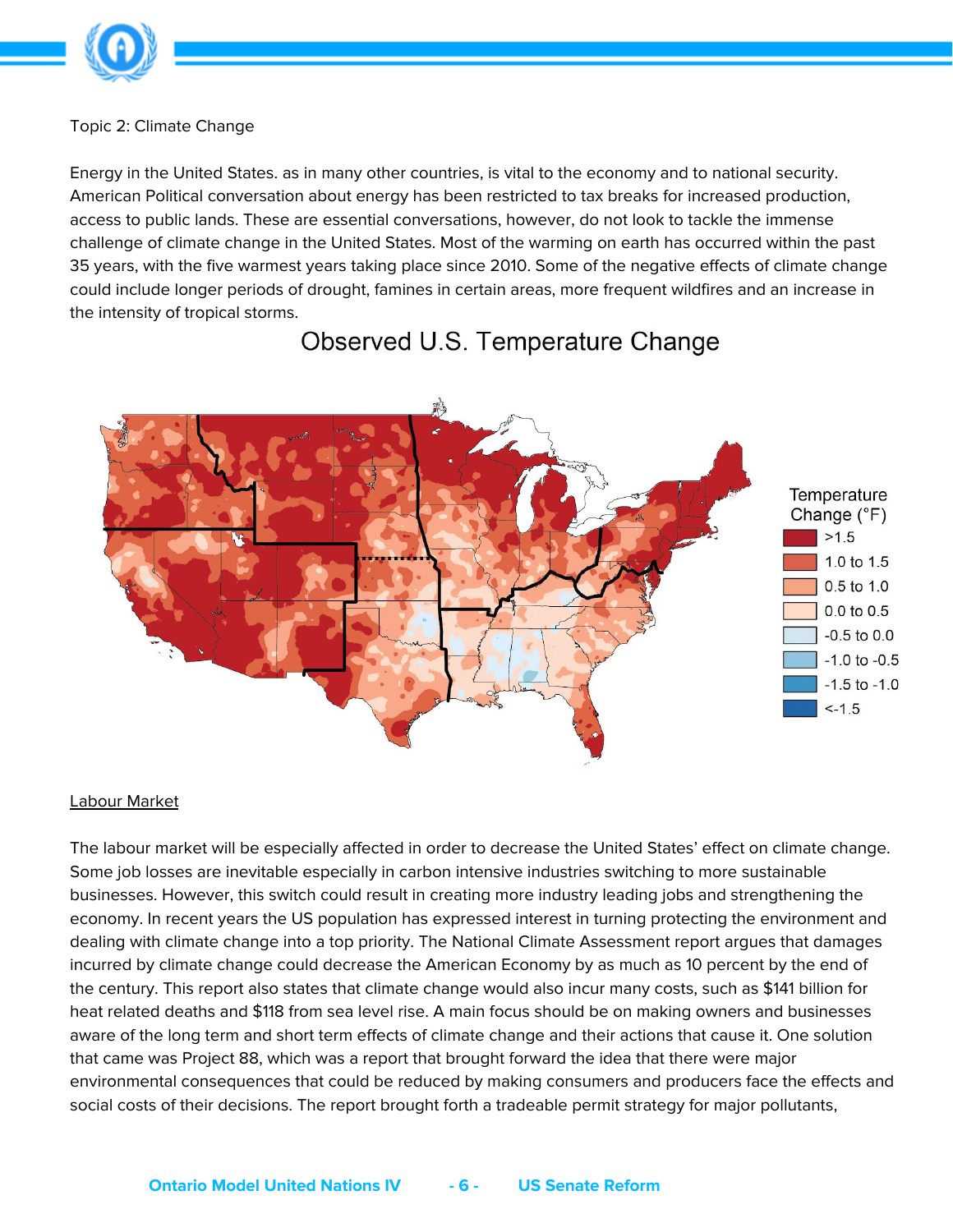

especially those who create sulfur-dioxide emissions, which leads to acid rain. Under the power of George H. W. Bush, the US Congress implemented a market based cap and trade system. This was one of the first steps in over a decade to help with environmental protection. A lot has been said about climate change recently with a Modern American Environmental Movement underway. A main focus has been on promoting more than just beneficial consumer habits like veganism and sorting trash, but also for producers and their businesses. The 2014 People's Climate March, was organized by the People's Climate Movement, where 400,000 activists protested for action against climate change by global leaders who were meeting for the 2014 U.N. Climate Summit. In recent months we have also seen the activism of especially Greta Thunberg, along with other school students to lead school strikes, in over 270 cities globally.

## Key Organizations

**Department of Energy:** This department manages nuclear infrastructure and administers the country's energy policy. In a recent move they granted \$110 million in federal funding to capture carbon, utilize and store it.

**Environmental Protection Agency (EPA):** The EPA works to protect human health and the environment. The EPA under the rule of Trump has rolled back many protections put in place during previous years. In September of 2019 they changed what can be considered as the waters of the United States in order to put into place a policy that would reduce the amount of water that needs federal protection.





**Department of Agriculture:** This is a federal executive department that creates and carries out federal laws for farming, forestry and food. It manages the Food and Nutrition Service program, that oversees the Supplemental Nutrition Assistance Program.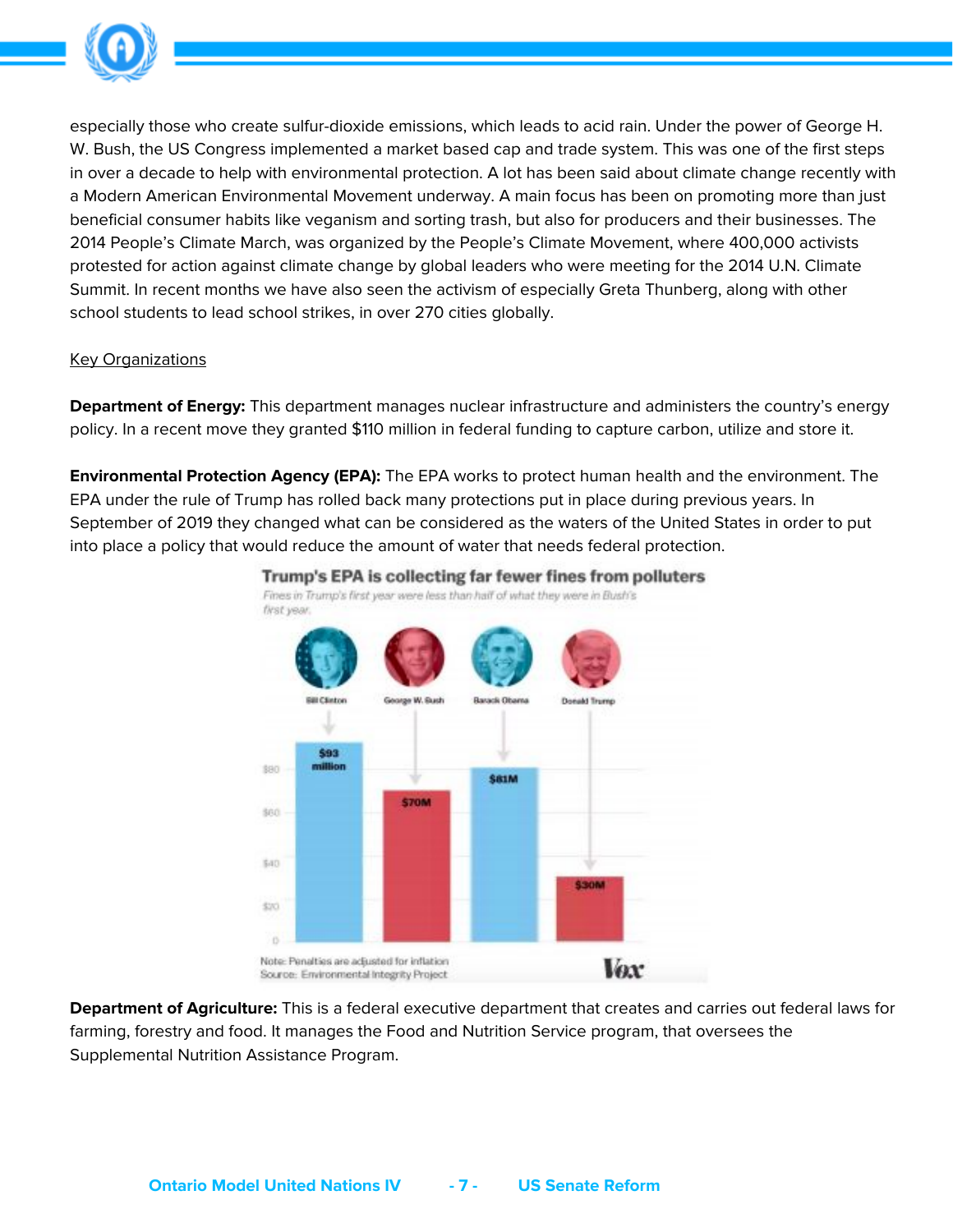

**Department of Transportation:** This a federal Cabinet department that is under the Secretary of Transportation.

**Department of the Interior:** The Department of the Interior looks after natural resources and cultural heritage. The Department goals are to promote energy security and increase conservation stewardship.

## Climate Change Policies

The Energy Policy Act of 2005 provides loans for organizations that develop or use innovative technologies that aim to reduce the amount of greenhouse gases emitted. It also increased the quantity of biofuel that was sold in the USA combined with gasoline. As well, the Department of Energy now has the ability to implement consequences to prevent market manipulation, and give out incentives for better environmental practices. The Green New deal is a plan that lays out American solutions in order to tackle climate change. The plan was introduced by Ocasio-Cortez and Senator Markey and urges the federal government to get rid of greenhouse gas emissions in the economy by reducing their reliance on fossil fuels and to support more jobs in clean energy industries. There are five main goals of the plan that would be tackled in a 10 year mobilization effort. The first goal is to achieve net zero greenhouse gas emissions. This is where there is zero emission, which is found by summing up all of the gases emitted and subtracting the amount that has been gotten rid of. The second goal is to create millions of high-paying and well benefited jobs to ensure economic stability. The third would be to insert money into cleaner industries. The fourth is to secure clean air and water, healthy food and a healthy environment for all. The final goal is to promote justice and equality by repairing the oppression of marginalized groups, such as indigineous peoples and people of color.

## Climate Change Problems

The main problem that has been faced with transition into cleaner energy sectors are the jobs and unions. Incentivising more green jobs leads to lessened income for workers in nonrenewable energy industries. The unions believe that international organizations need to invest not only into improving green industries, but also for transitioning job skills into these industries to ensure that domestic jobs are protected. These environmental reforms that have happened in the USA have left unions without the ability to project job interests. There has been very little cooperation between climate change reformists and unions, as the reformists work to protect the environment, while unionists try to defend their jobs. The New Green Deal as discussed above also has a step that helps union laborers, by increasing the wages they pay to workers. However, many labour unions are left unhappy such as the United Mine Workers of America and the International Brotherhood of Electrical Workers, as they were not a part of the union transition negotiations. Overall more must be done to ensure that the United States of America can reach their goals regarding climate change to not only secure their long term future, but also to do their part with the sustainable development goals.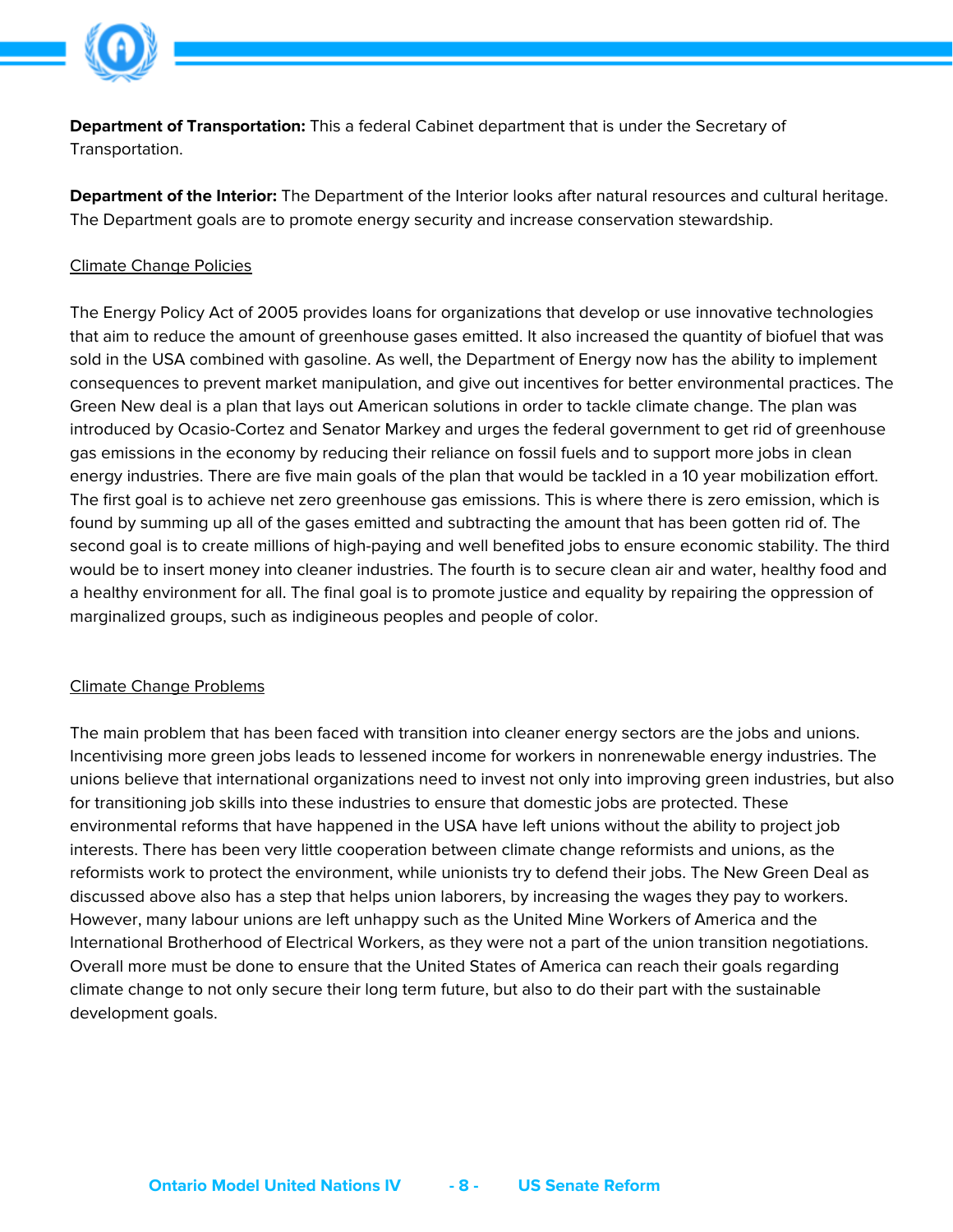

#### Questions to Consider

- 1. Who should take a lesser stance on the climate change problem, the unions or governments who make environmental policy?
- 2. How can proper transition occur between nonrenewable energy industries and cleaner ones and at what rate should they occur?
- 3. Should the Federal government do more to combat climate change and how much funding should be allocated to these programs?
- 4. Should the United States of America prioritize material gains now or look out for the future generations and the earth that they will inhabit?

## Further Reading

<https://sustainabledevelopment.un.org/memberstates/usa>

<https://www.democrats.senate.gov/climate>

[https://www.theatlantic.com/science/archive/2019/07/senate-democrats-are-getting-head-start-climate-change](https://www.theatlantic.com/science/archive/2019/07/senate-democrats-are-getting-head-start-climate-change/593824/) [/593824/](https://www.theatlantic.com/science/archive/2019/07/senate-democrats-are-getting-head-start-climate-change/593824/)

<https://www.nytimes.com/2019/07/10/us/politics/climate-change-filibuster.html>